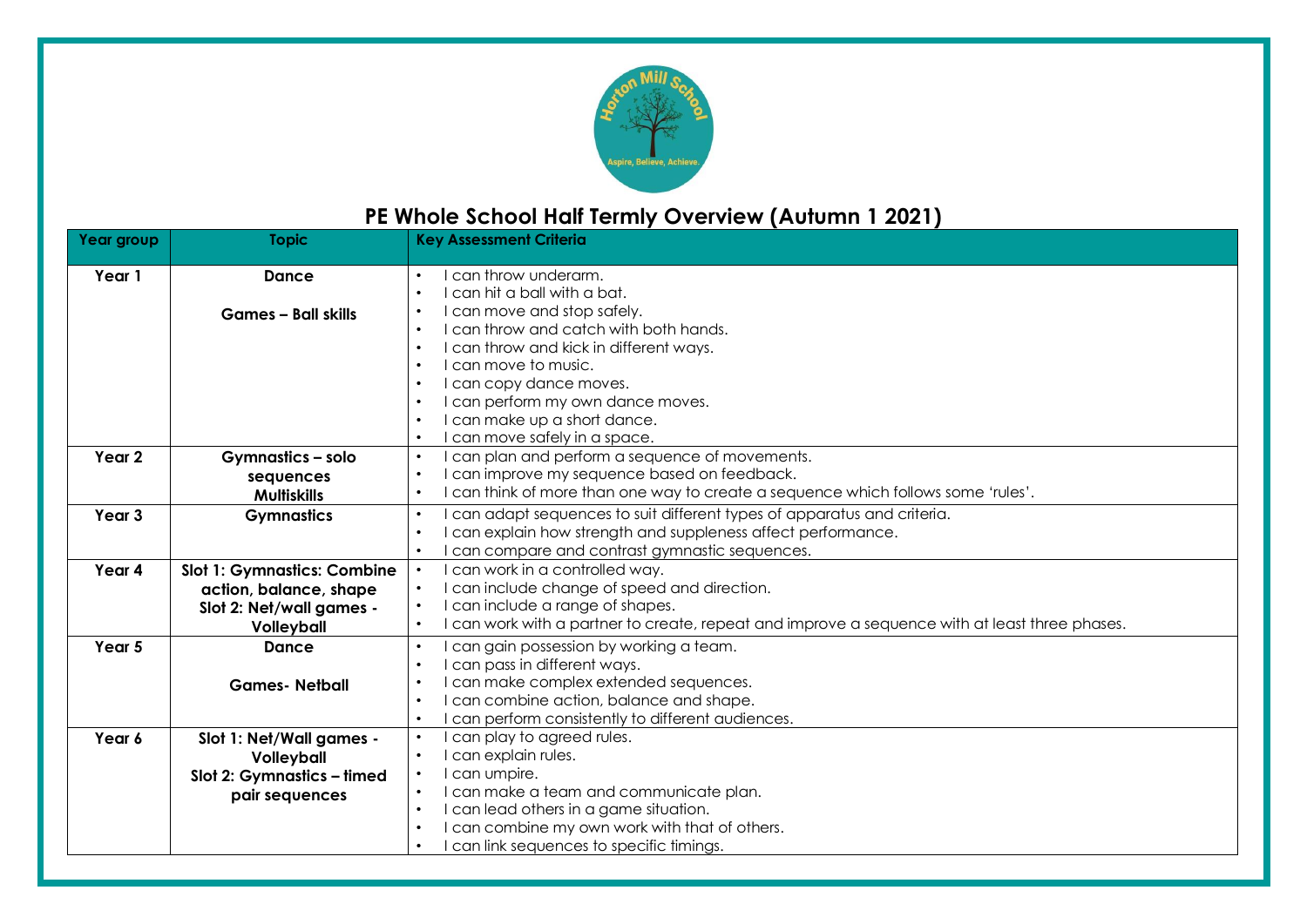

## **PE Whole School Half Termly Overview (Autumn 2 2021)**

| Year group        | <b>Topic</b>                  | <b>Key Assessment Criteria</b>                                                               |
|-------------------|-------------------------------|----------------------------------------------------------------------------------------------|
| Year 1            | <b>Dance</b>                  | I can move to music.<br>$\bullet$                                                            |
|                   |                               | I can copy dance moves.                                                                      |
|                   | Gym - Body shapes             | I can perform my own dance moves.                                                            |
|                   |                               | I can make up a short dance.<br>$\bullet$                                                    |
|                   |                               | I can move safely in a space.<br>$\bullet$                                                   |
|                   |                               | I can repeat actions and skills.<br>$\bullet$                                                |
|                   |                               | I can make my body curled, tense, stretched and relaxed.                                     |
|                   |                               | I can control my body when travelling and balancing.<br>$\bullet$                            |
|                   |                               | I can copy sequences and repeat them.<br>$\bullet$                                           |
|                   |                               | can roll, curl, travel and balance in different ways.                                        |
| Year 2            | <b>Athletics</b>              | can change rhythm, speed, level and direction in my dance.<br>$\bullet$                      |
|                   | <b>Dance -street dance</b>    | can dance with control and coordination.                                                     |
|                   |                               | I can make a sequence by linking sections together.<br>$\bullet$                             |
|                   |                               | can use dance to show a mood or feeling.<br>$\bullet$                                        |
| Year <sub>3</sub> | <b>Gymnastics</b>             | can adapt sequences to suit different types of apparatus and criteria.<br>$\bullet$          |
|                   |                               | can explain how strength and suppleness affect performance.                                  |
|                   |                               | can compare and contrast gymnastic sequences.<br>$\bullet$                                   |
| Year 4            | Slot 1: Multi Skills          | I can work in a controlled way.<br>$\bullet$                                                 |
|                   |                               | I can include change of speed and direction.<br>$\bullet$                                    |
|                   | Slot 2: Gymnastics -          | I can include a range of shapes.                                                             |
|                   | <b>Apparatus</b>              | can work with a partner to create, repeat and improve a sequence with at least three phases. |
| Year 5            | Gymnastic                     | I can make complex extended sequences.<br>$\bullet$                                          |
|                   |                               | I can combine action, balance and shape.                                                     |
|                   | <b>Dance</b>                  | I can perform consistently to different audiences.                                           |
| Year 6            | Slot 1: Invasion games -      | can play to agreed rules.                                                                    |
|                   | Rugby                         | I can explain rules.<br>$\bullet$                                                            |
|                   | Slot 2:                       | I can umpire.<br>$\bullet$                                                                   |
|                   | <b>Gymnastics - Apparatus</b> | I can make a team and communicate plan.                                                      |
|                   |                               | I can lead others in a game situation.<br>$\bullet$                                          |
|                   |                               | I can combine my own work with that of others.<br>$\bullet$                                  |
|                   |                               | can link sequences to specific timings.                                                      |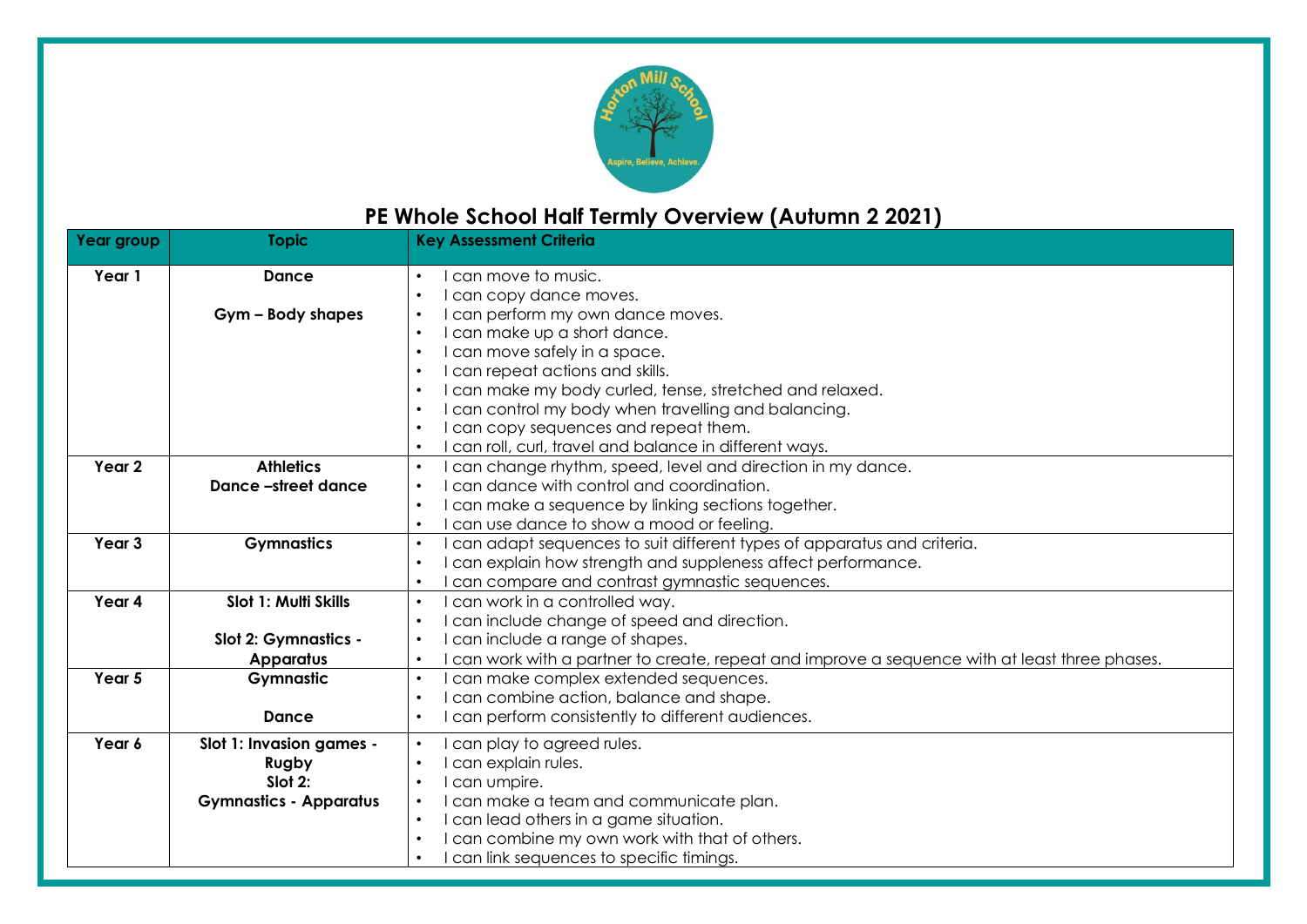

# **PE Whole School Half Termly Overview (Spring 1 2022)**

| I can throw underarm.<br><b>Multiskills</b><br>Year 1<br>$\bullet$<br>I can hit a ball with a bat.<br>$\bullet$<br>I can move and stop safely.<br>$\bullet$<br>Gym - Rolls<br>I can throw and catch with both hands.<br>$\bullet$<br>I can throw and kick in different ways.<br>$\bullet$<br>I can make my body curled, tense, stretched and relaxed.<br>$\bullet$<br>I can control my body when travelling and balancing.<br>$\bullet$<br>I can copy sequences & actions and repeat them.<br>$\bullet$<br>I can roll, curl, travel and balance in different ways.<br>$\bullet$<br>I can use hitting, kicking and/or rolling in a game.<br>Year 2<br><b>Gymnastics - apparatus</b><br>$\bullet$<br>I can decide the best space to be in during a game.<br>Invasion games - dodgeball<br>$\bullet$<br>I can use one tactic in a game.<br>$\bullet$<br>I can think of more than one way to create a sequence which follows some 'rules'.<br>$\bullet$<br>I can work on my own and with a partner.<br>$\bullet$<br>I can work on my own and with a partner.<br>$\bullet$ |  |
|-----------------------------------------------------------------------------------------------------------------------------------------------------------------------------------------------------------------------------------------------------------------------------------------------------------------------------------------------------------------------------------------------------------------------------------------------------------------------------------------------------------------------------------------------------------------------------------------------------------------------------------------------------------------------------------------------------------------------------------------------------------------------------------------------------------------------------------------------------------------------------------------------------------------------------------------------------------------------------------------------------------------------------------------------------------------------|--|
|                                                                                                                                                                                                                                                                                                                                                                                                                                                                                                                                                                                                                                                                                                                                                                                                                                                                                                                                                                                                                                                                       |  |
|                                                                                                                                                                                                                                                                                                                                                                                                                                                                                                                                                                                                                                                                                                                                                                                                                                                                                                                                                                                                                                                                       |  |
|                                                                                                                                                                                                                                                                                                                                                                                                                                                                                                                                                                                                                                                                                                                                                                                                                                                                                                                                                                                                                                                                       |  |
|                                                                                                                                                                                                                                                                                                                                                                                                                                                                                                                                                                                                                                                                                                                                                                                                                                                                                                                                                                                                                                                                       |  |
|                                                                                                                                                                                                                                                                                                                                                                                                                                                                                                                                                                                                                                                                                                                                                                                                                                                                                                                                                                                                                                                                       |  |
|                                                                                                                                                                                                                                                                                                                                                                                                                                                                                                                                                                                                                                                                                                                                                                                                                                                                                                                                                                                                                                                                       |  |
|                                                                                                                                                                                                                                                                                                                                                                                                                                                                                                                                                                                                                                                                                                                                                                                                                                                                                                                                                                                                                                                                       |  |
|                                                                                                                                                                                                                                                                                                                                                                                                                                                                                                                                                                                                                                                                                                                                                                                                                                                                                                                                                                                                                                                                       |  |
|                                                                                                                                                                                                                                                                                                                                                                                                                                                                                                                                                                                                                                                                                                                                                                                                                                                                                                                                                                                                                                                                       |  |
|                                                                                                                                                                                                                                                                                                                                                                                                                                                                                                                                                                                                                                                                                                                                                                                                                                                                                                                                                                                                                                                                       |  |
|                                                                                                                                                                                                                                                                                                                                                                                                                                                                                                                                                                                                                                                                                                                                                                                                                                                                                                                                                                                                                                                                       |  |
|                                                                                                                                                                                                                                                                                                                                                                                                                                                                                                                                                                                                                                                                                                                                                                                                                                                                                                                                                                                                                                                                       |  |
|                                                                                                                                                                                                                                                                                                                                                                                                                                                                                                                                                                                                                                                                                                                                                                                                                                                                                                                                                                                                                                                                       |  |
|                                                                                                                                                                                                                                                                                                                                                                                                                                                                                                                                                                                                                                                                                                                                                                                                                                                                                                                                                                                                                                                                       |  |
|                                                                                                                                                                                                                                                                                                                                                                                                                                                                                                                                                                                                                                                                                                                                                                                                                                                                                                                                                                                                                                                                       |  |
| I can improvise freely and translate ideas from a stimulus into movement.<br>Year 3<br><b>Dance</b><br>$\bullet$                                                                                                                                                                                                                                                                                                                                                                                                                                                                                                                                                                                                                                                                                                                                                                                                                                                                                                                                                      |  |
| I can share and create phrases with a partner and small group.<br>$\bullet$                                                                                                                                                                                                                                                                                                                                                                                                                                                                                                                                                                                                                                                                                                                                                                                                                                                                                                                                                                                           |  |
| I can repeat, remember and perform phrases.<br>$\bullet$                                                                                                                                                                                                                                                                                                                                                                                                                                                                                                                                                                                                                                                                                                                                                                                                                                                                                                                                                                                                              |  |
| I can take the lead when working with a partner or group.<br>Slot 1: Dance - Olympics<br>Year 4<br>$\bullet$                                                                                                                                                                                                                                                                                                                                                                                                                                                                                                                                                                                                                                                                                                                                                                                                                                                                                                                                                          |  |
| Lcan use dance to communicate an idea<br><b>Slot 2: Basketball</b><br>$\bullet$                                                                                                                                                                                                                                                                                                                                                                                                                                                                                                                                                                                                                                                                                                                                                                                                                                                                                                                                                                                       |  |
| Year 5<br>$\bullet$<br>I can compose my own dances in a creative way.<br>Gymnastic                                                                                                                                                                                                                                                                                                                                                                                                                                                                                                                                                                                                                                                                                                                                                                                                                                                                                                                                                                                    |  |
| I can perform to an accompaniment.<br>$\bullet$                                                                                                                                                                                                                                                                                                                                                                                                                                                                                                                                                                                                                                                                                                                                                                                                                                                                                                                                                                                                                       |  |
| My dance shows clarity, fluency, accuracy and consistency.<br>$\bullet$<br>Athletics- discus, shot put                                                                                                                                                                                                                                                                                                                                                                                                                                                                                                                                                                                                                                                                                                                                                                                                                                                                                                                                                                |  |
| I am controlled when taking off and landing.<br>$\bullet$                                                                                                                                                                                                                                                                                                                                                                                                                                                                                                                                                                                                                                                                                                                                                                                                                                                                                                                                                                                                             |  |
| I can throw with accuracy.<br>$\bullet$                                                                                                                                                                                                                                                                                                                                                                                                                                                                                                                                                                                                                                                                                                                                                                                                                                                                                                                                                                                                                               |  |
| I can combine running and jumping.<br>$\bullet$                                                                                                                                                                                                                                                                                                                                                                                                                                                                                                                                                                                                                                                                                                                                                                                                                                                                                                                                                                                                                       |  |
| I can demonstrate stamina.<br>Year 6<br><b>Slot 1: Street Dance</b><br>$\bullet$                                                                                                                                                                                                                                                                                                                                                                                                                                                                                                                                                                                                                                                                                                                                                                                                                                                                                                                                                                                      |  |
| Slot 2: Athletics - Heptathlon                                                                                                                                                                                                                                                                                                                                                                                                                                                                                                                                                                                                                                                                                                                                                                                                                                                                                                                                                                                                                                        |  |
|                                                                                                                                                                                                                                                                                                                                                                                                                                                                                                                                                                                                                                                                                                                                                                                                                                                                                                                                                                                                                                                                       |  |
|                                                                                                                                                                                                                                                                                                                                                                                                                                                                                                                                                                                                                                                                                                                                                                                                                                                                                                                                                                                                                                                                       |  |
|                                                                                                                                                                                                                                                                                                                                                                                                                                                                                                                                                                                                                                                                                                                                                                                                                                                                                                                                                                                                                                                                       |  |
|                                                                                                                                                                                                                                                                                                                                                                                                                                                                                                                                                                                                                                                                                                                                                                                                                                                                                                                                                                                                                                                                       |  |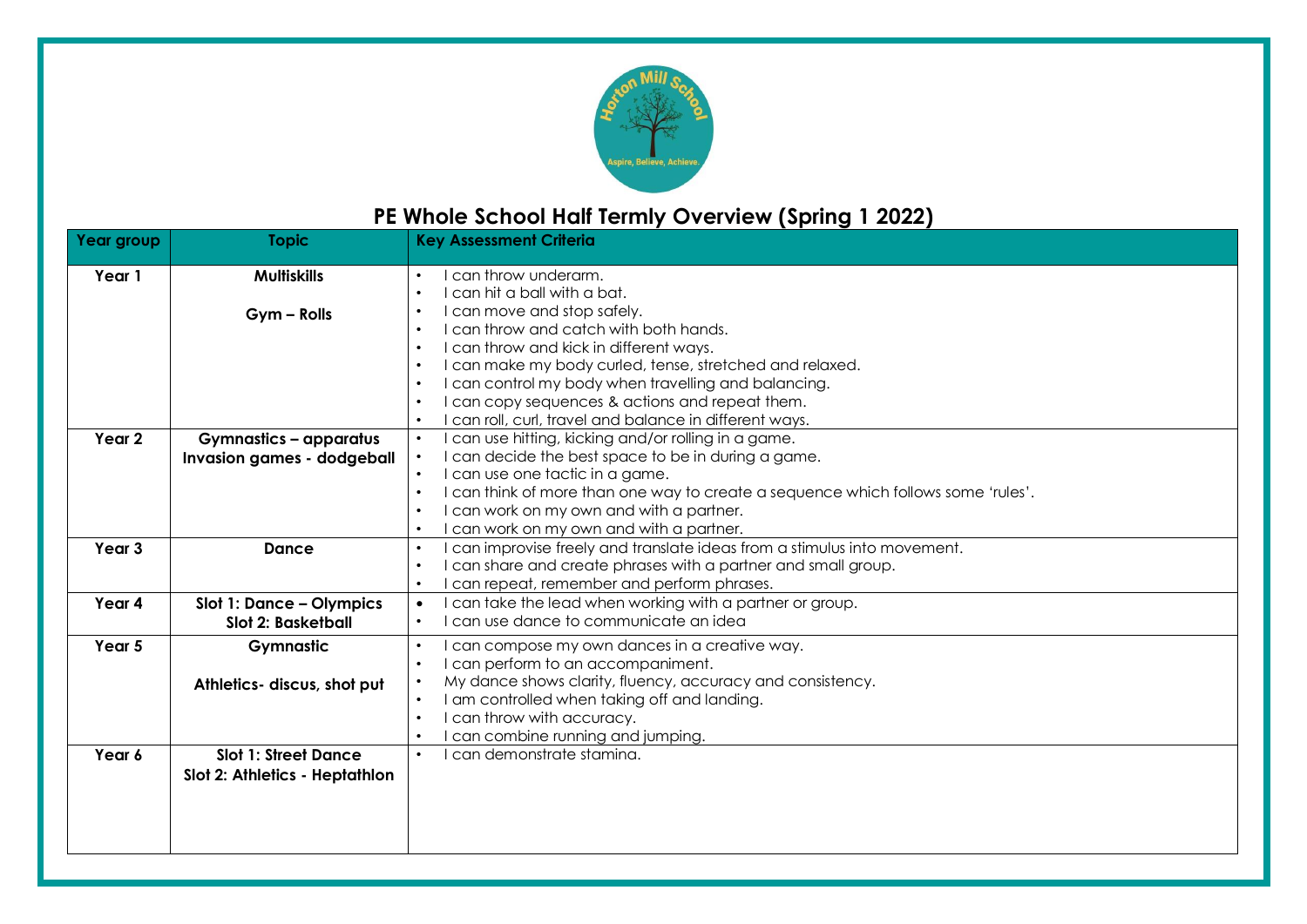

# **PE Whole School Half Termly Overview (Spring 2 2022)**

| Year group        | <b>Topic</b>                           | - - - - - - - 1 - - - - <b>-</b> -<br><b>Key Assessment Criteria</b>                                                                                                      |
|-------------------|----------------------------------------|---------------------------------------------------------------------------------------------------------------------------------------------------------------------------|
| Year 1            | <b>Gymnastics-</b><br><b>Apparatus</b> | I can throw underarm.<br>$\bullet$<br>I can hit a ball with a bat.<br>$\bullet$                                                                                           |
|                   |                                        | I can move and stop safely.<br>$\bullet$                                                                                                                                  |
|                   | <b>Invasion Games - Dodgeball</b>      | I can throw and catch with both hands.                                                                                                                                    |
|                   |                                        | I can throw and kick in different ways.<br>$\bullet$                                                                                                                      |
|                   |                                        | I can make my body curled, tense, stretched and relaxed.<br>$\bullet$                                                                                                     |
|                   |                                        | I can control my body when travelling and balancing.<br>$\bullet$                                                                                                         |
|                   |                                        | I can copy sequences and repeat them.<br>$\bullet$                                                                                                                        |
|                   |                                        | I can roll, curl, travel and balance in different ways.<br>$\bullet$                                                                                                      |
|                   |                                        | I can use equipment safely.<br>$\bullet$                                                                                                                                  |
| Year 2            | <b>Multiskills</b>                     | I can copy and remember actions.<br>$\bullet$                                                                                                                             |
|                   | Swimming                               | can talk about what is different from what I did and what someone else did.<br>$\bullet$                                                                                  |
| Year <sub>3</sub> | <b>Games &amp; Athletics</b>           | I can throw and catch with control.<br>$\bullet$                                                                                                                          |
|                   |                                        | I am aware of space and use it to support team-mates and to cause problems for the opposition.<br>$\bullet$                                                               |
|                   |                                        | I know and use rules fairly.<br>$\bullet$                                                                                                                                 |
|                   |                                        | I can run at fast, medium and slow speeds; changing speed and direction.<br>$\bullet$<br>I can take part in a relay, remembering when to run and what to do.<br>$\bullet$ |
|                   |                                        |                                                                                                                                                                           |
| Year 4            | Slot 1: Athletics - Cross              | I can run over a long distance.<br>$\bullet$                                                                                                                              |
|                   | country running                        | I can sprint over a short distance.<br>$\bullet$                                                                                                                          |
|                   | Slot 2: Invasion game:                 | I can throw in different ways.<br>$\bullet$                                                                                                                               |
|                   | <b>Dodgeball</b>                       | I can hit a target.<br>$\bullet$<br>I can jump in different ways.<br>$\bullet$                                                                                            |
| Year 5            | Outdoor/ adventurous                   | I can choose a tactic for defending and attacking.<br>$\bullet$                                                                                                           |
|                   | <b>Athletics- hurdles</b>              | I can use a number of techniques to pass, dribble and shoot.<br>$\bullet$                                                                                                 |
|                   |                                        | I can combine running and jumping.<br>$\bullet$                                                                                                                           |
| Year 6            | Slot 1: Athletics - Decathlon          | I can play to agreed rules.<br>$\bullet$                                                                                                                                  |
|                   | Slot 2: Striking/fielding games        | can explain rules.                                                                                                                                                        |
|                   | - Cricket                              | I can umpire.<br>$\bullet$                                                                                                                                                |
|                   |                                        | I can make a team and communicate plan.<br>$\bullet$                                                                                                                      |
|                   |                                        | I can lead others in a game situation.<br>$\bullet$                                                                                                                       |
|                   |                                        |                                                                                                                                                                           |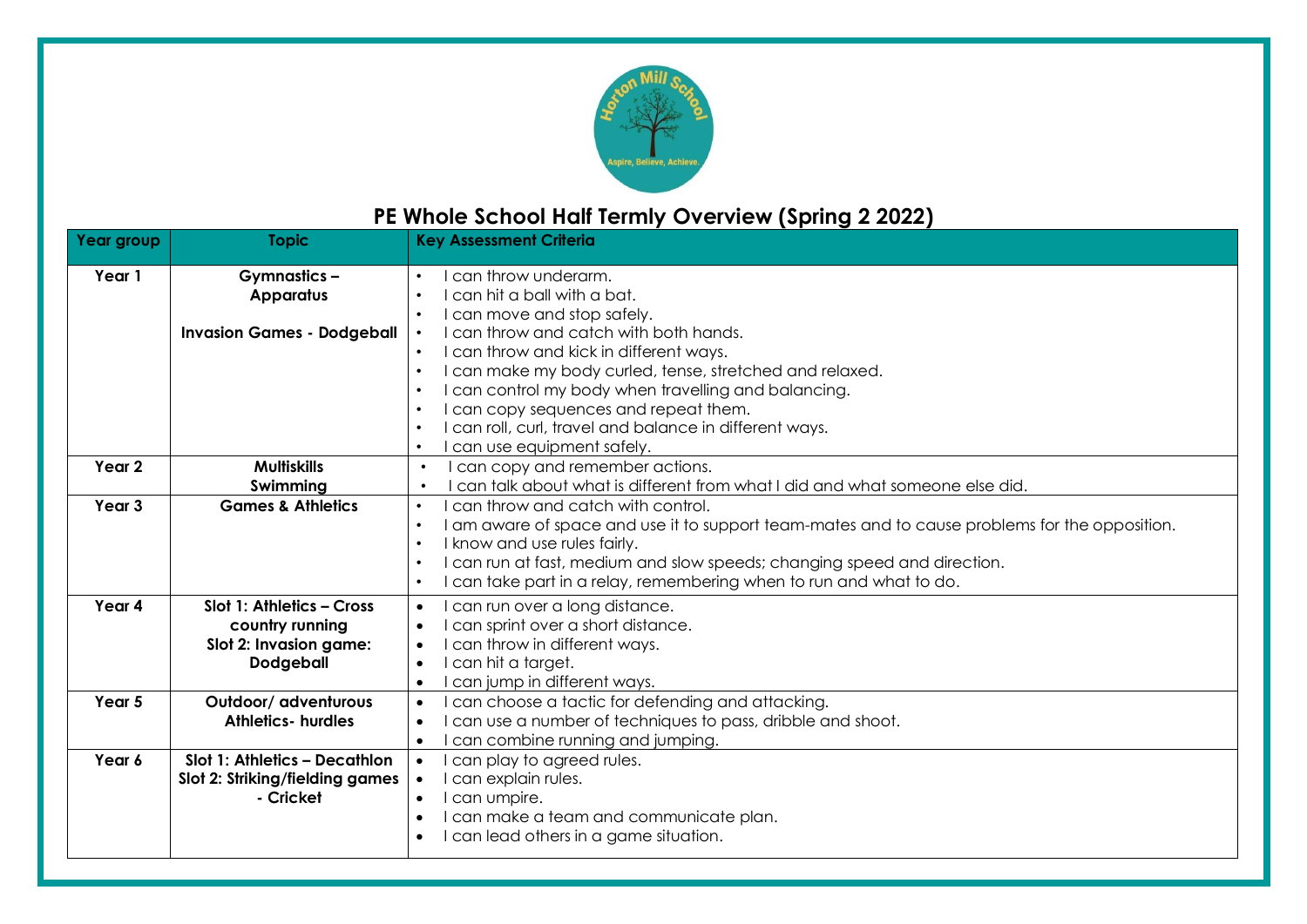

## **PE Whole School Half Termly Overview (Summer 1 2022)**

| Year group        | <b>Topic</b>                                                                                                    | <b>Key Assessment Criteria</b>                                                                                                                                                                                                                          |
|-------------------|-----------------------------------------------------------------------------------------------------------------|---------------------------------------------------------------------------------------------------------------------------------------------------------------------------------------------------------------------------------------------------------|
| Year 1            | <b>Invasion games - Football</b><br><b>Euro Competition</b><br><b>Games - Ball skills</b>                       | I can throw underarm.<br>$\bullet$<br>I can hit a ball with a bat.<br>$\bullet$<br>I can move and stop safely.<br>$\bullet$<br>I can throw and catch with both hands.<br>$\bullet$<br>I can throw and kick in different ways.<br>$\bullet$              |
| Year <sub>2</sub> | <b>Invasion games - Football</b><br>Euro competition<br>Swimming                                                | can use hitting, kicking and/or rolling in a game.<br>$\bullet$<br>I can decide the best space to be in during a game.<br>$\bullet$<br>I can use one tactic in a game.<br>$\bullet$                                                                     |
| Year <sub>3</sub> | <b>Games</b>                                                                                                    | I can throw and catch with control.<br>$\bullet$<br>I am aware of space and use it to support team-mates and to cause problems for the opposition.<br>$\bullet$<br>I know and use rules fairly.<br>$\bullet$                                            |
| Year 4            | Slot 1: Athletics: Long jump,<br>relays, shot-put<br>Slot 2: Invasion game:<br><b>Football Euro Competition</b> | I can run over a long distance.<br>$\bullet$<br>I can sprint over a short distance.<br>$\bullet$<br>I can throw in different ways.<br>$\bullet$<br>I can hit a target.<br>$\bullet$<br>I can jump in different ways.<br>$\bullet$                       |
| Year 5            | Athletics- Triple jump<br><b>Game-Tennis</b>                                                                    | I can pass in different ways.<br>$\bullet$<br>I can use forehand and backhand with a racket.<br>$\bullet$<br>I can choose a tactic for defending and attacking.<br>$\bullet$<br>can use a number of techniques to pass, dribble and shoot.<br>$\bullet$ |
| Year 6            | Slot 1: Invasion games:<br><b>Football Euro Competition</b><br>Slot 2: Invasion games                           | I can play to agreed rules.<br>$\bullet$<br>I can explain rules.<br>$\bullet$<br>I can umpire.<br>$\bullet$<br>I can make a team and communicate plan.<br>$\bullet$<br>can lead others in a game situation.<br>$\bullet$                                |